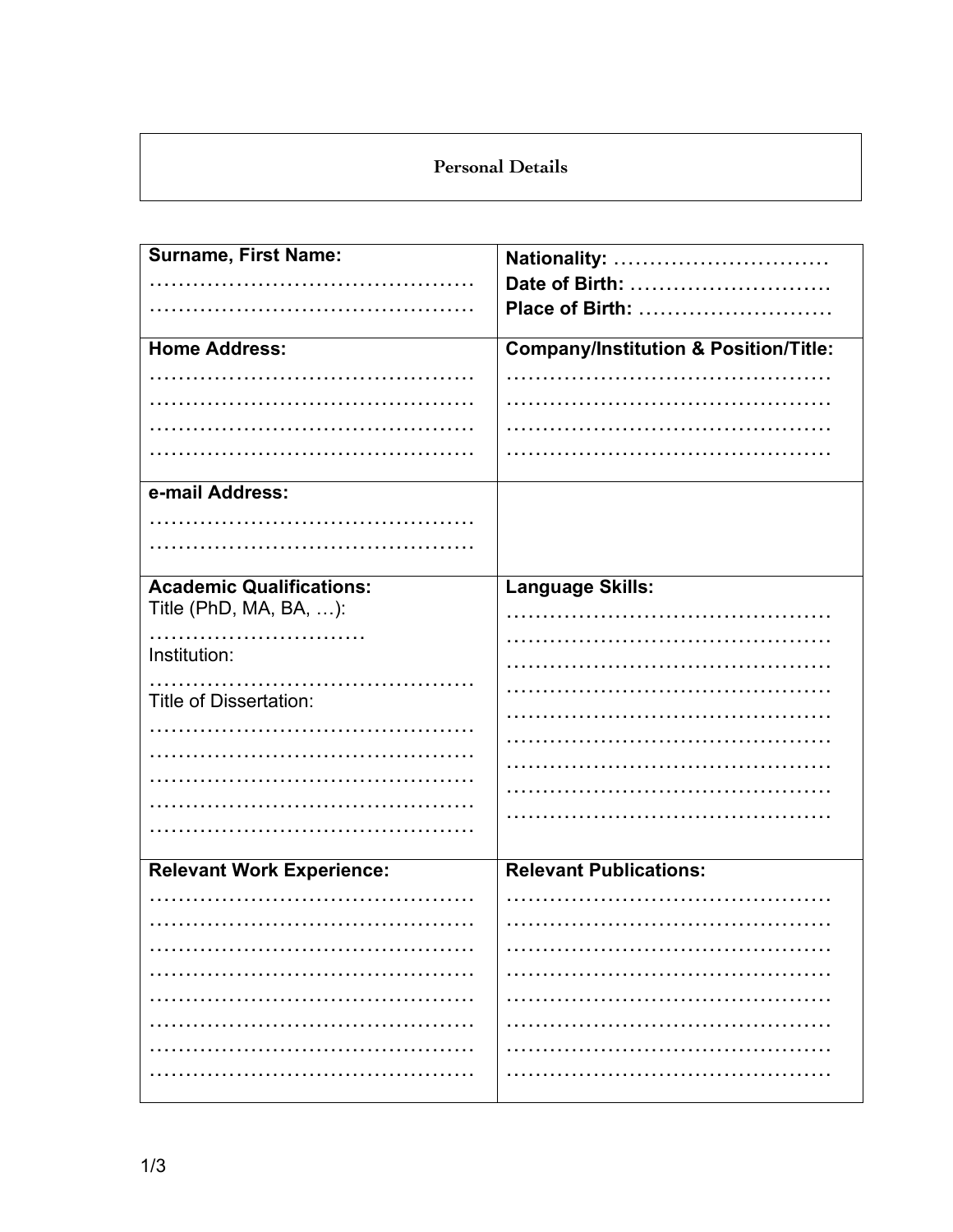#### **Potential Contribution to the Journal**

#### **Which of these fields could you contribute to?**

(please mark with a cross)

| Anthropology                       | Law                                   |
|------------------------------------|---------------------------------------|
| Architecture                       | Literature                            |
| <b>Biography</b>                   | <b>Music</b>                          |
| Cinema                             | Philosophy                            |
| Economics                          | <b>Political Science</b>              |
| Education                          | Psychology                            |
| Fashion                            | <b>Religious Studies and Theology</b> |
| Feminism                           | Science                               |
| Gastronomy                         | Semiotics and Communication           |
| History                            | Sociology                             |
| <b>International Relationships</b> | Sport                                 |
| Interview                          | <b>Visual Art</b>                     |

## **Other fields you could contribute to:**

**What are your main areas of expertise in your selected fields? Please describe them briefly.**

………………………………………………………………………………

………………………………………………………………………………